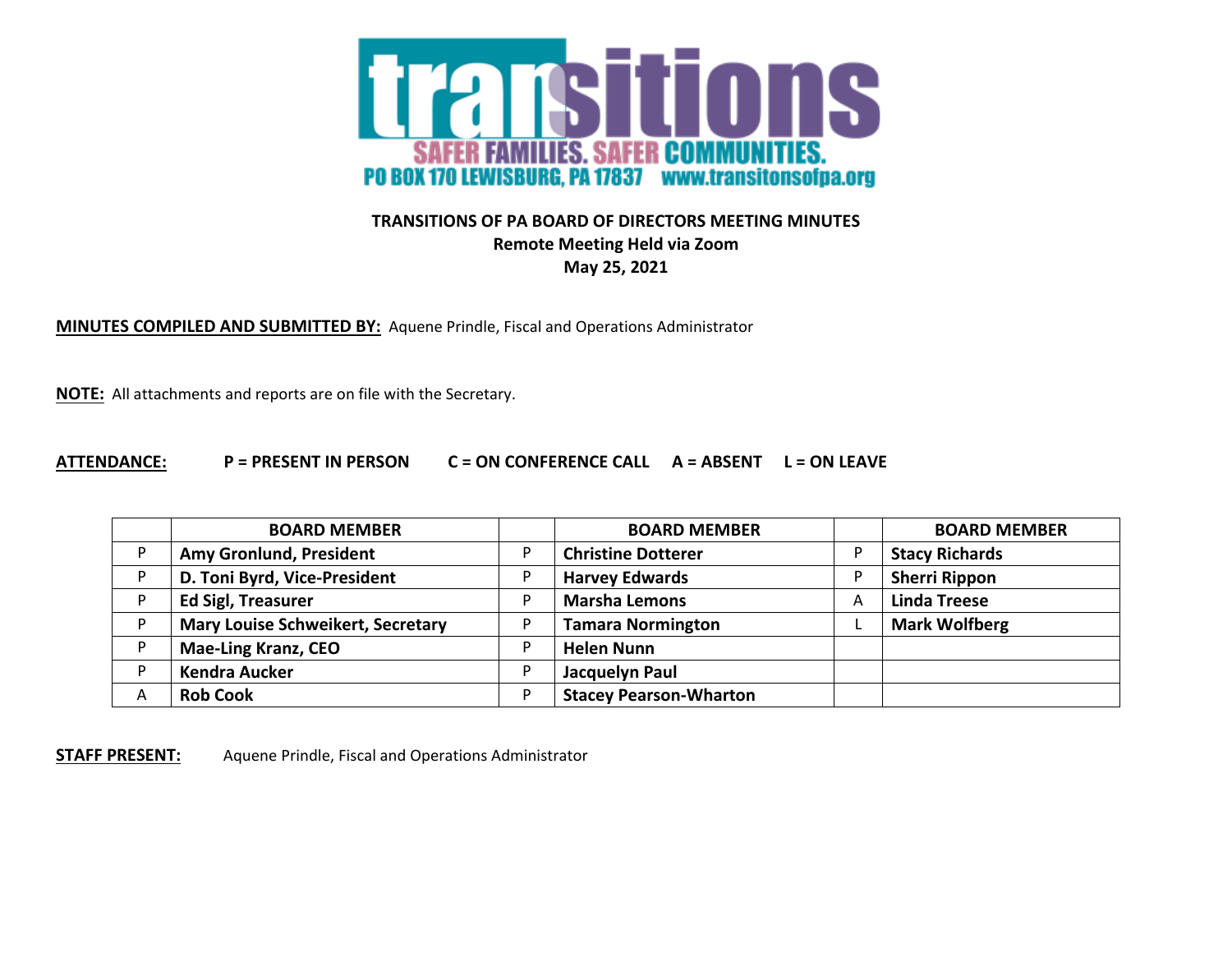| <b>AGENDA ITEM/SUBJECT</b>                                                                      | <b>DISCUSSION SUMMARY</b>                                                                                                                                                                                                                                                                                                                                                                                                                                                                                                                                                                                                                                                                                                                                                                                                     | <b>ACTION &amp; REQUIRED FOLLOW-UP</b>                                                                                                           |
|-------------------------------------------------------------------------------------------------|-------------------------------------------------------------------------------------------------------------------------------------------------------------------------------------------------------------------------------------------------------------------------------------------------------------------------------------------------------------------------------------------------------------------------------------------------------------------------------------------------------------------------------------------------------------------------------------------------------------------------------------------------------------------------------------------------------------------------------------------------------------------------------------------------------------------------------|--------------------------------------------------------------------------------------------------------------------------------------------------|
| <b>CALL TO ORDER</b><br>(Amy Gronlund)                                                          | The meeting was called to order at 7:09 P.M. by Board<br>President, Amy Gronlund.                                                                                                                                                                                                                                                                                                                                                                                                                                                                                                                                                                                                                                                                                                                                             |                                                                                                                                                  |
| <b>ROLL CALL</b>                                                                                | Mary Louise Schweikert, Secretary, took roll call.                                                                                                                                                                                                                                                                                                                                                                                                                                                                                                                                                                                                                                                                                                                                                                            |                                                                                                                                                  |
| <b>SECRETARY'S REPORT</b><br>(Mary Louise Schweikert)<br>Approval of Minutes from<br>04/27/2021 | Minutes were previously distributed.                                                                                                                                                                                                                                                                                                                                                                                                                                                                                                                                                                                                                                                                                                                                                                                          | Motion by Chris Dotterer: To<br>accept the Minutes of April 27,<br>2021 board meeting as presented.<br>Seconded by Toni Byrd.<br>Motion carried. |
| <b>TREASURER'S REPORT</b><br>(Ed Sigl, Mae-Ling Kranz)                                          | Ed presented the 04/30/2021 Financial Summary PowerPoint.<br>Financials are consistent from month to month.<br>$\bullet$<br>Salary and benefits are underspent due to open<br>$\bullet$<br>positions.<br>Total checking and savings is up \$208,000 over last year.<br>$\bullet$<br>Receivables are down \$72,000 below last year.<br>$\bullet$<br>Cash is showing stronger than at this time last year.<br>$\bullet$<br>Grant sources are underspent.<br>$\bullet$<br>Revenue is at 68% of budget and expenses are at 79% of<br>$\bullet$<br>budget.<br>The financial reports are close to break-even.<br>Total assets show an increase over this time last year.<br>Total liabilities are nominal relative to equity.<br>$\bullet$<br>Overall, Transitions shows a significantly strong financial<br>$\bullet$<br>position. | Motion by Stacy Richards: To<br>accept the Treasurer's Report as<br>presented.<br>Seconded by Jackie Paul.<br>Motion carried.                    |
| Your Part-Time<br>Controller (YPTC)                                                             | We now have a signed management agreement with YPTC.<br>We've had a kick-off meeting, and are starting to provide<br>them with documentation and remote access.                                                                                                                                                                                                                                                                                                                                                                                                                                                                                                                                                                                                                                                               |                                                                                                                                                  |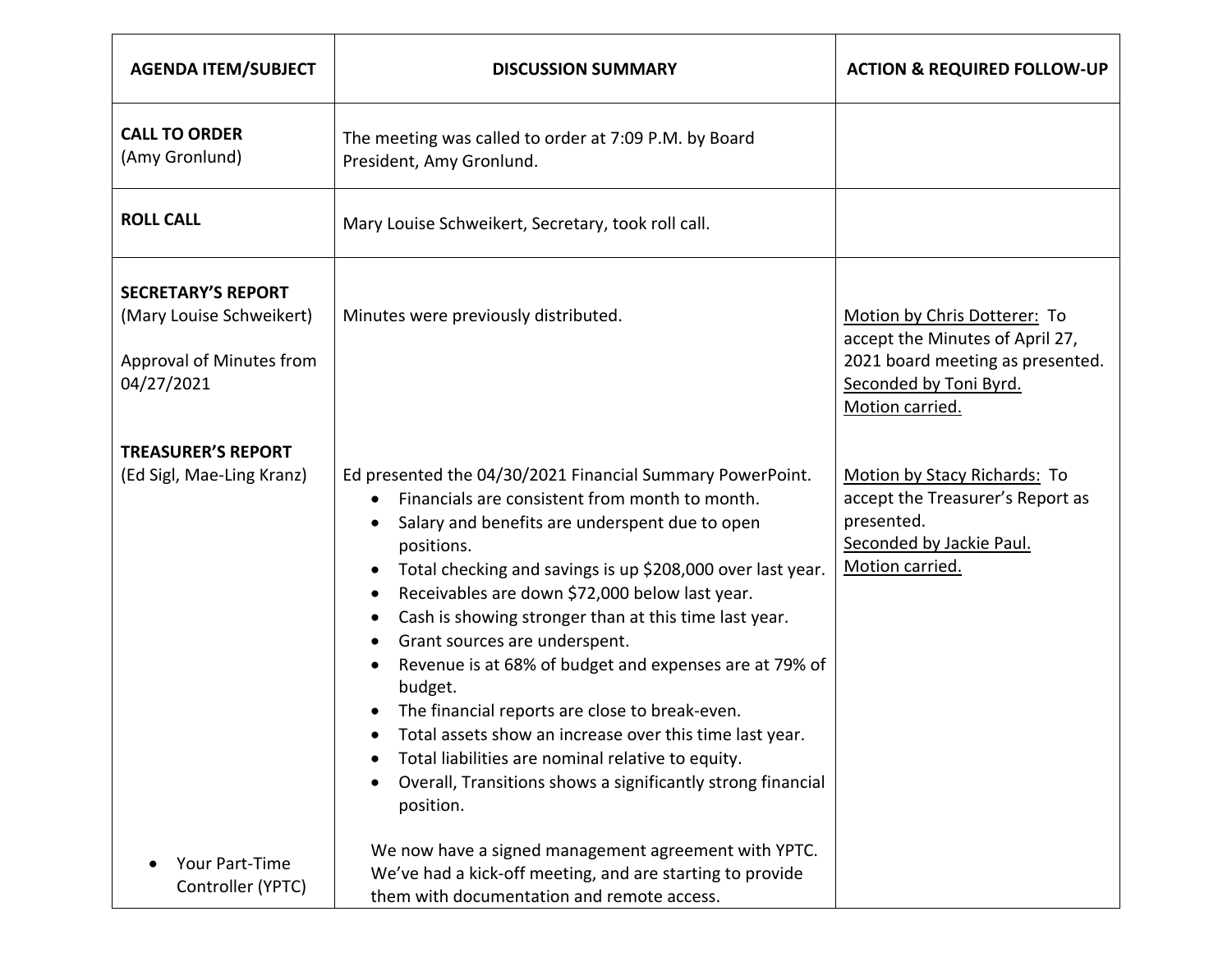| <b>CEO/AGENCY REPORTS</b><br>(Mae-Ling Kranz)                                    | CEO and Agency reports for April, 2021, were distributed to the<br>Board previously. Mae-Ling highlighted that:<br>Staff is preparing for returning to work in the offices full<br>$\bullet$<br>time.<br>We are looking forward to the support with financials<br>and grant reporting that we'll receive from YPTC.<br>Fundraising, sponsorships and donations are doing well.<br>$\bullet$<br>Auction preparations are going well.<br>$\bullet$<br>The Team has gotten a lot of information into the<br>$\bullet$<br>community for Sexual Assault Awareness Month<br>through various methods of social media and posters.<br>Non-mailing postcards for the Auction have been<br>$\bullet$<br>printed. These cards are to be distributed throughout<br>the communities to advertise and raise awareness of<br>the upcoming Auction. | Members should read the<br>CEO/Agency reports and contact<br>Mae-Ling with any questions.                             |
|----------------------------------------------------------------------------------|-------------------------------------------------------------------------------------------------------------------------------------------------------------------------------------------------------------------------------------------------------------------------------------------------------------------------------------------------------------------------------------------------------------------------------------------------------------------------------------------------------------------------------------------------------------------------------------------------------------------------------------------------------------------------------------------------------------------------------------------------------------------------------------------------------------------------------------|-----------------------------------------------------------------------------------------------------------------------|
| <b>Strategic Plan</b>                                                            | Mae-Ling has completed a write-up of the status of the<br>Strategic Plan. She will be distributing it to the board (12 of 32<br>objectives are still in progress).                                                                                                                                                                                                                                                                                                                                                                                                                                                                                                                                                                                                                                                                  |                                                                                                                       |
| <b>STANDING COMMITTEE</b><br><b>REPORTS</b><br><b>Auction</b><br>(Sherri Rippon) | The auction will be a virtual event held this Thursday, May 27,<br>2021. A lot of work went into making this auction the best ever!<br>Sherri is asking everyone to share/invite everyone on their<br>social media lists.                                                                                                                                                                                                                                                                                                                                                                                                                                                                                                                                                                                                           | Members should read the Standing<br>Committee reports and contact<br>the Committee Chairperson with<br>any questions. |
| <b>Development/Public</b><br><b>Relations</b><br>(Marsha Lemons)                 | No report submitted. The committee will meet next Thursday,<br>June 3rd, if anyone would like to participate.                                                                                                                                                                                                                                                                                                                                                                                                                                                                                                                                                                                                                                                                                                                       |                                                                                                                       |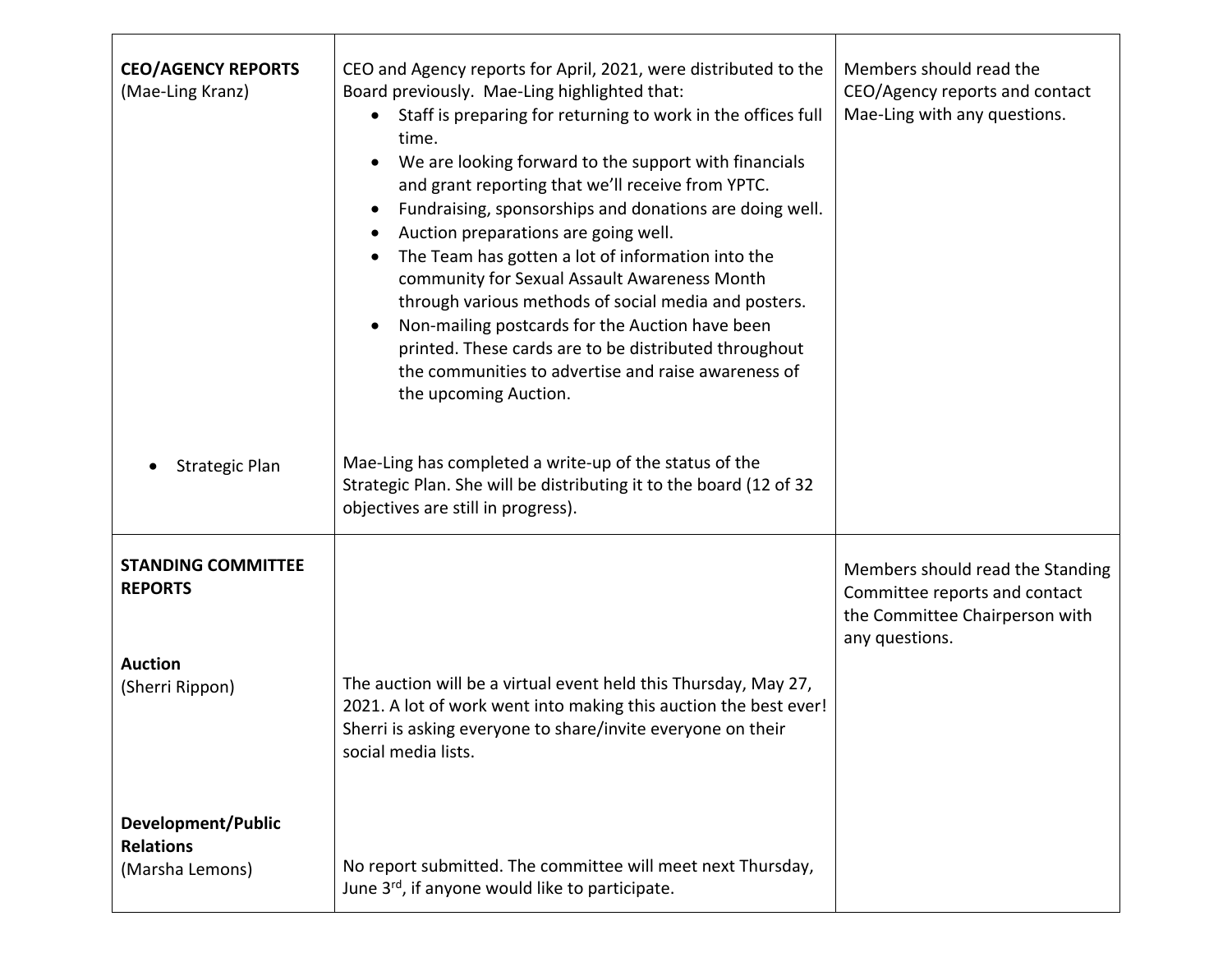| <b>Finance</b><br>(Ed Sigl, Mae-Ling Kranz)                         | Mae-Ling gave an overview of the draft budget for<br>$\bullet$<br>FY21-22. The board will vote on the budget in June.<br>Updates to the salary scale were discussed.<br>$\bullet$<br>The policy related to employee + spouse health<br>insurance coverage will need further discussion.                                    | Mae-Ling will provide a copy of the<br>revised Salary Schedule (to include<br>combining Levels G and H) to<br>members prior to any vote being<br>taken on the final budget at the<br>June meeting. |
|---------------------------------------------------------------------|----------------------------------------------------------------------------------------------------------------------------------------------------------------------------------------------------------------------------------------------------------------------------------------------------------------------------|----------------------------------------------------------------------------------------------------------------------------------------------------------------------------------------------------|
| Salary/Benefits<br>Under expenditure<br>(Mary-Louise<br>Schweikert) | Salaries and benefits are underspent. Funding agencies<br>recommend and approve bonuses and vacation buy-outs as<br>a way to utilize underspent funds. The dollars are already in<br>the budget and would be covered by existing grants. The<br>Personnel and Finance Committees are on board with this<br>recommendation. | Motion by Personnel and Finance<br>Committees: To approve bonuses<br>and vacation buy-outs as<br>discussed.<br>Seconded by Kendra Aucker.<br>Motion carried.                                       |
| <b>TIAC</b><br>(Toni Byrd)                                          | No report submitted.                                                                                                                                                                                                                                                                                                       |                                                                                                                                                                                                    |
| Governance<br>(Marsha Lemons)                                       | Amy informed the board that a correction to a typographical<br>error was made to the By-Laws.                                                                                                                                                                                                                              |                                                                                                                                                                                                    |
| <b>Board Recruitment</b>                                            | New board members will start their term on July 1, 2021. Amy<br>asked for volunteers to mentor new board members.                                                                                                                                                                                                          | Motion by the Membership<br>Committee: To present Jeremy<br>Cook, Aubyn Johnson and Sabra<br>Carr for nomination to the board.<br>Seconded by Helen Nunn.<br>Motion carried.                       |
| Personnel<br>(Mary Louise Schweikert)                               | No report submitted.                                                                                                                                                                                                                                                                                                       |                                                                                                                                                                                                    |
| <b>NEW BUSINESS</b>                                                 | None                                                                                                                                                                                                                                                                                                                       |                                                                                                                                                                                                    |